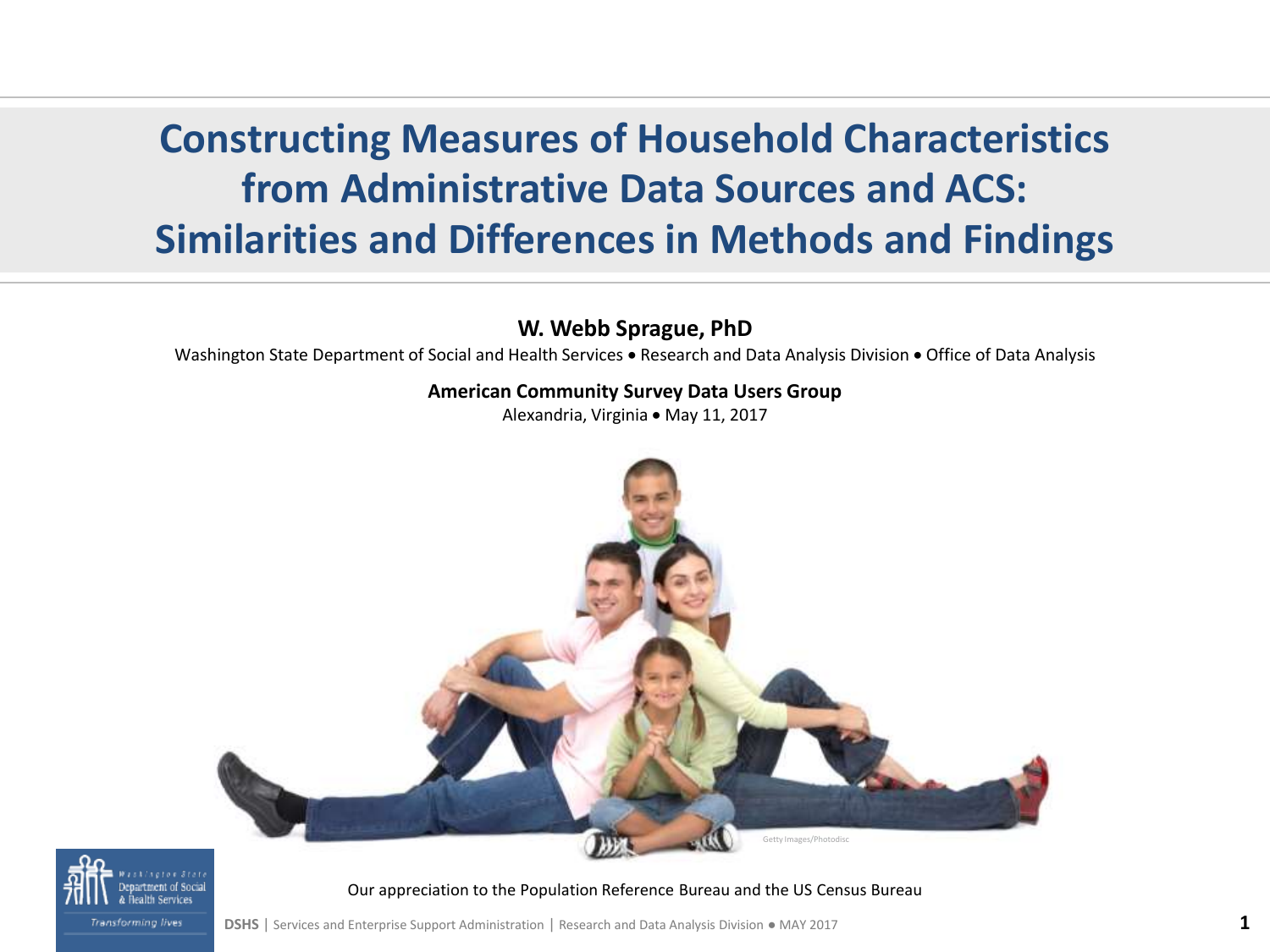

**PART 1 About DSHS' Research and Data Analysis (RDA) Division** 

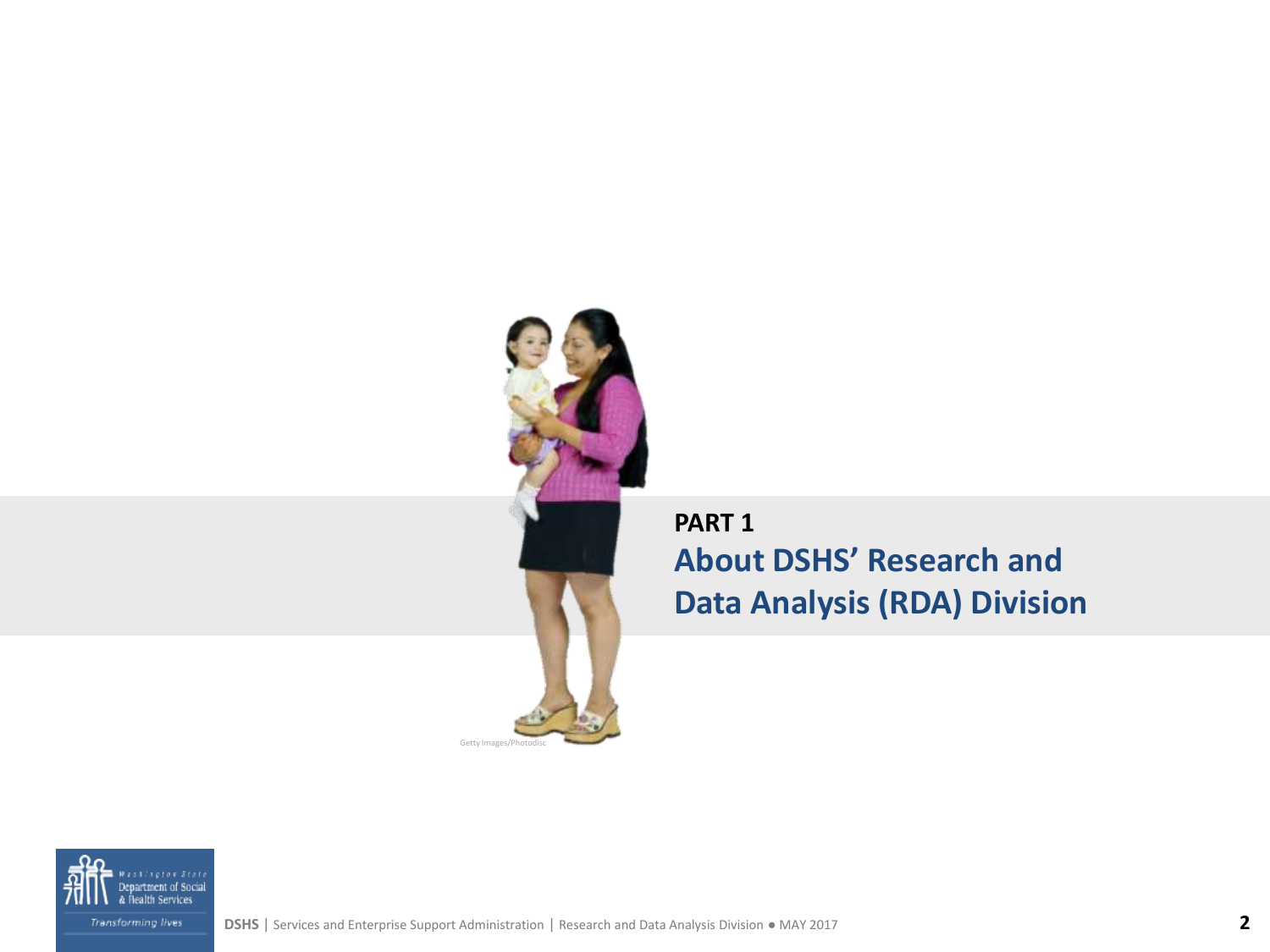## **Research and Data Analysis (RDA)**



WASHINGTON STATE **Office of the Governor**





**Administration**

**Research & Data Analysis Division**

- Research group within DSHS
- Unique data infrastructure
- Measurement, reporting and analytic abilities
- Program monitoring, research, and evaluation
- Multidisciplinary research teams



Getty Images, Creatas

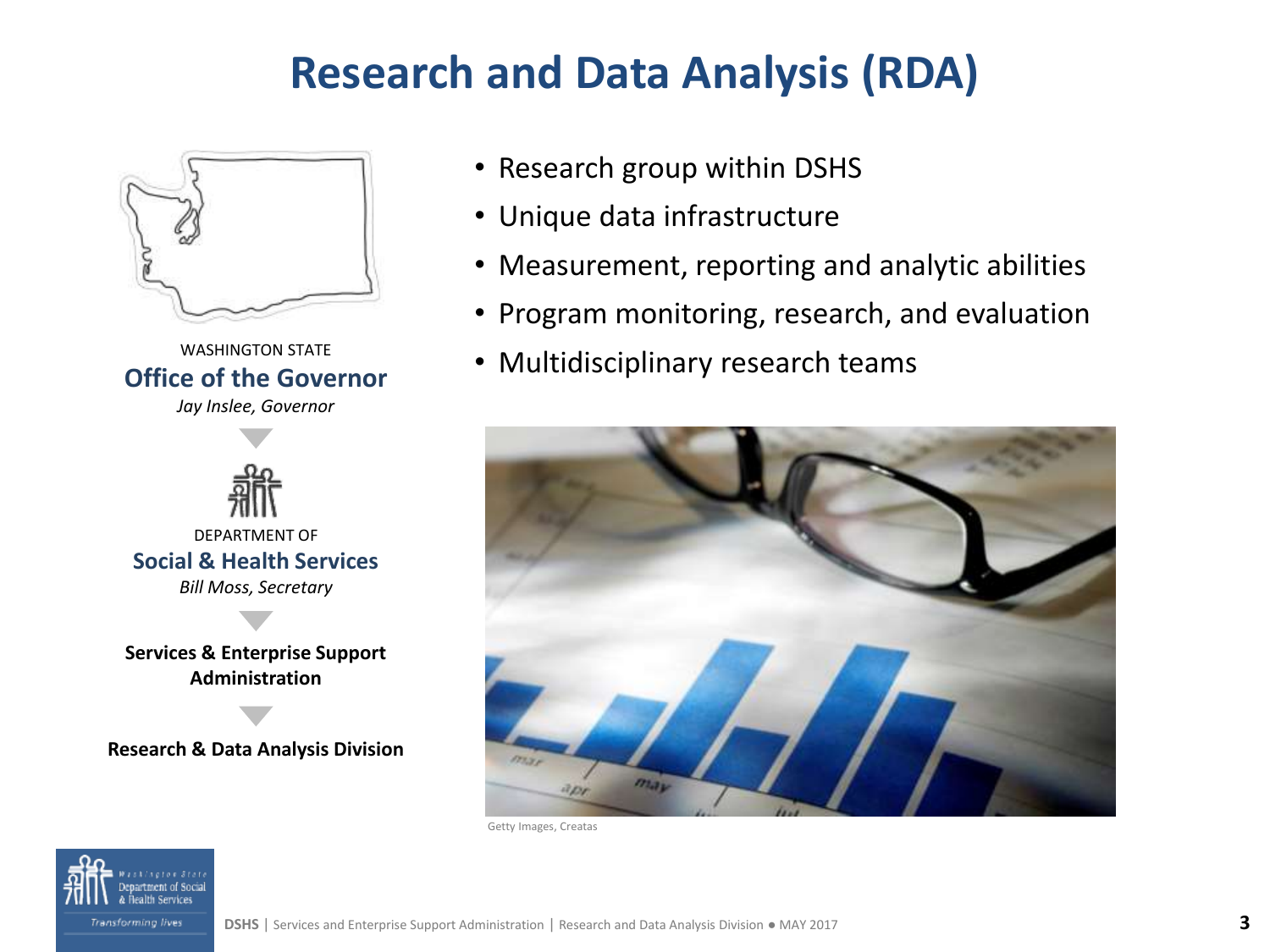#### **Washington State Social and Health Services Integrated Client Databases**

Established and Maintained by the DSHS Research and Data Analysis Division

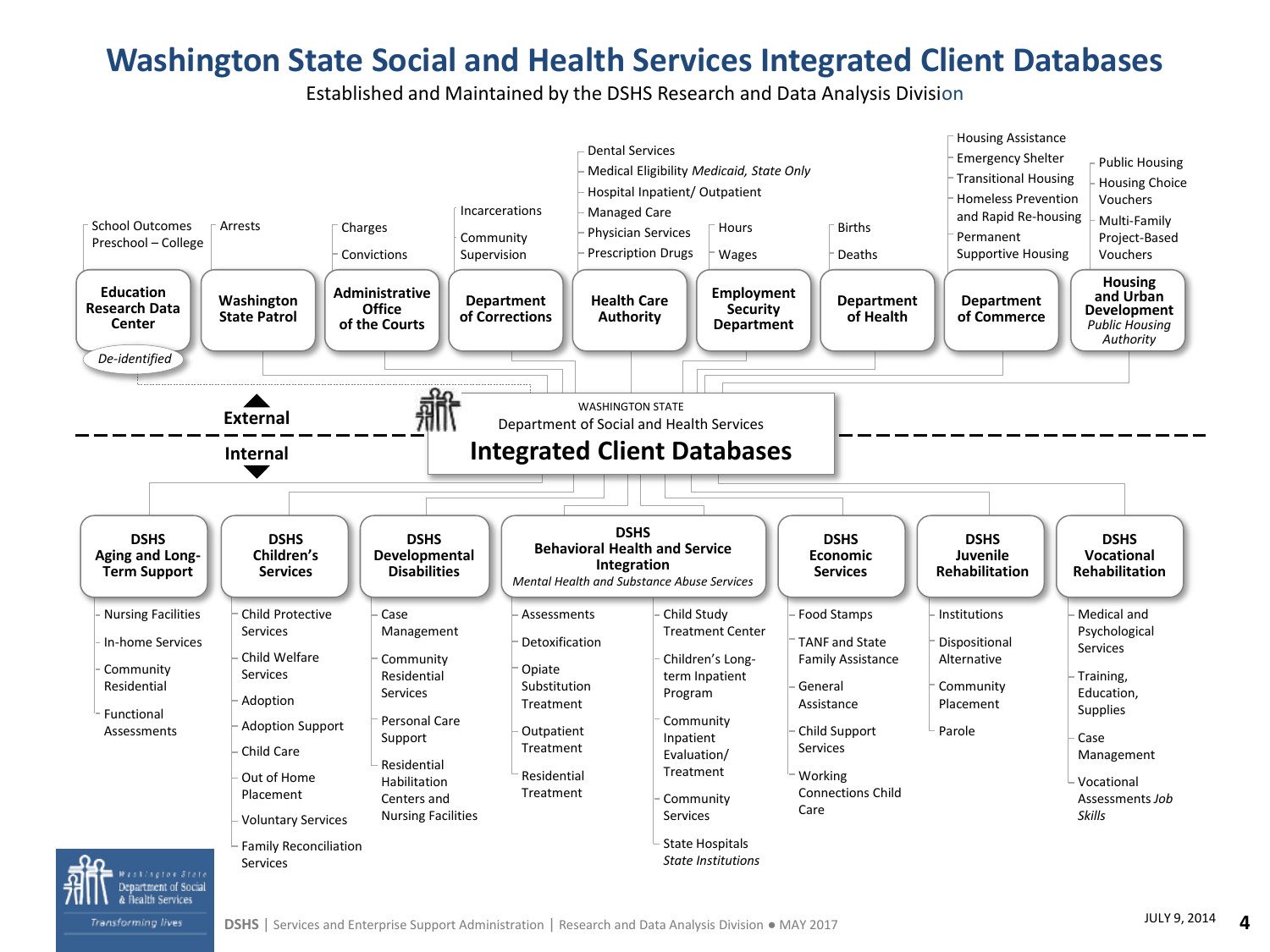

#### **PART 2 Household Database**



**DSHS** | Services and Enterprise Support Administration | Research and Data Analysis Division ● MAY 2017 **5**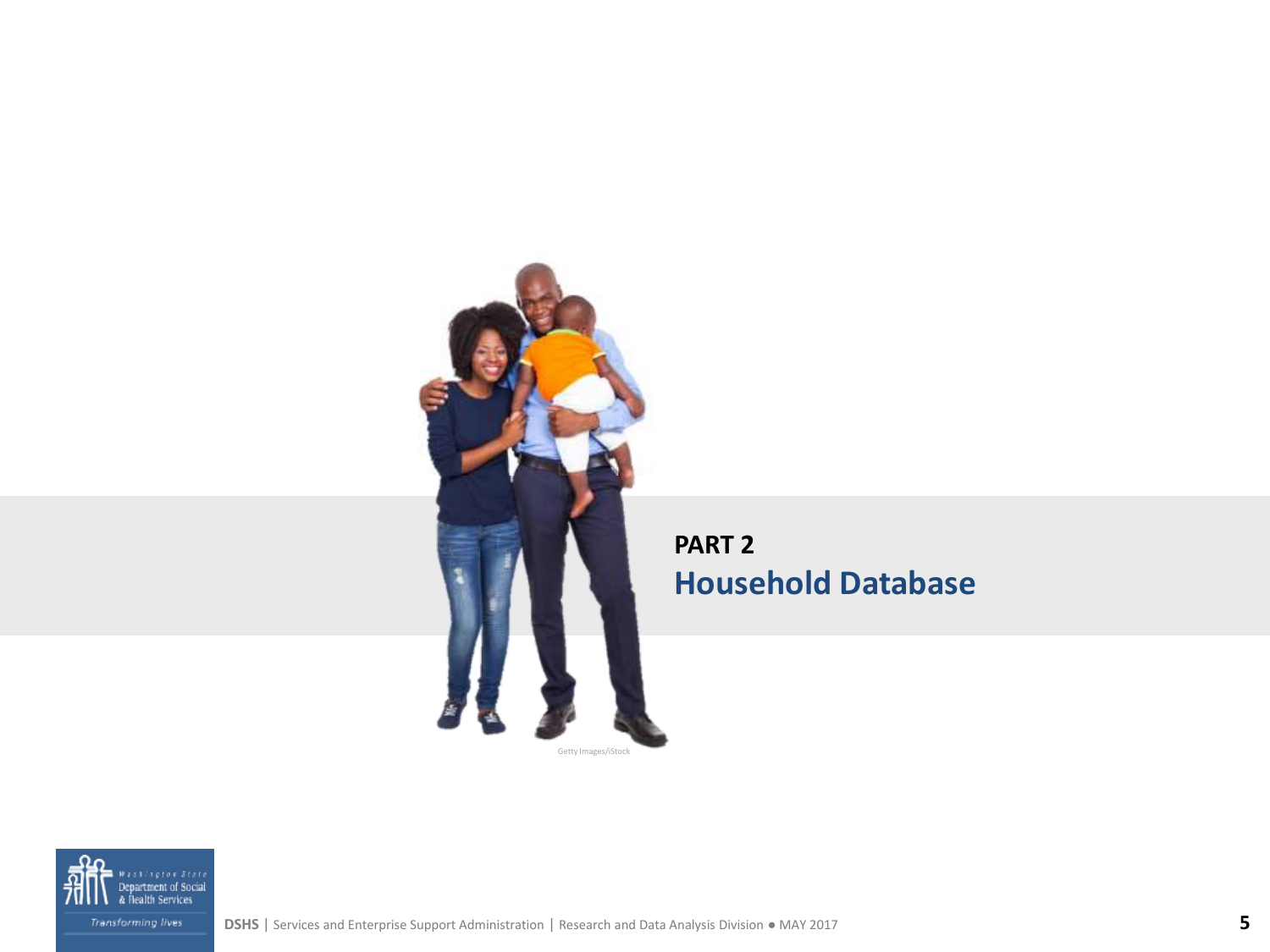# **Need for Household Database**

*The world is emphatically not person based!*

- **Household/family relationships are necessary for various projects:**
	- Household level analyses
	- Funding allocation based on family composition and Federal Poverty Level
	- Family situation as risk factor and outcome
	- Measuring program impacts with household comparisons
	- Federal TANF reporting requirements
- **Only in planning stages**

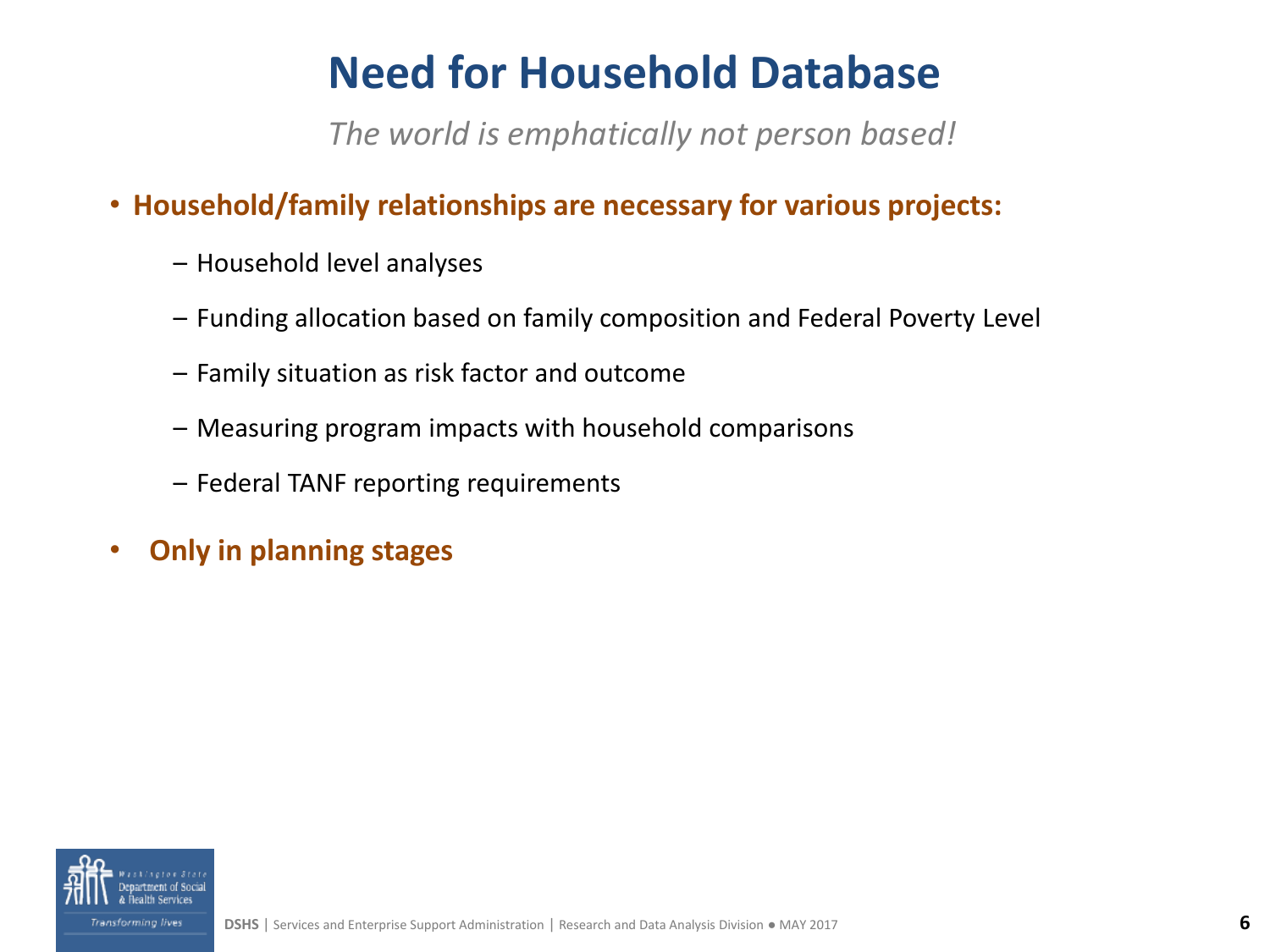## **Household Database (HHDB) Schema**

#### **BASE TABLES:**

- **Housing Unit** 
	- Address, structural characteristics
	- Analogous to ACS PUMS housing unit dataset

#### • **Family**

- Grouping within Housing Unit, family characteristics like family income
- Foreign key link to Housing Unit table
- Analogous to ACS PUMS subfamily

#### • **Person**

- Person ID with foreign key link to Family table
- Current RDA infrastructure has demographics for each PLID
- Analogous to ACS PUMS person dataset

#### • **Other metadata tables (not shown)**

– Quality indicators, data source descriptions, other measures

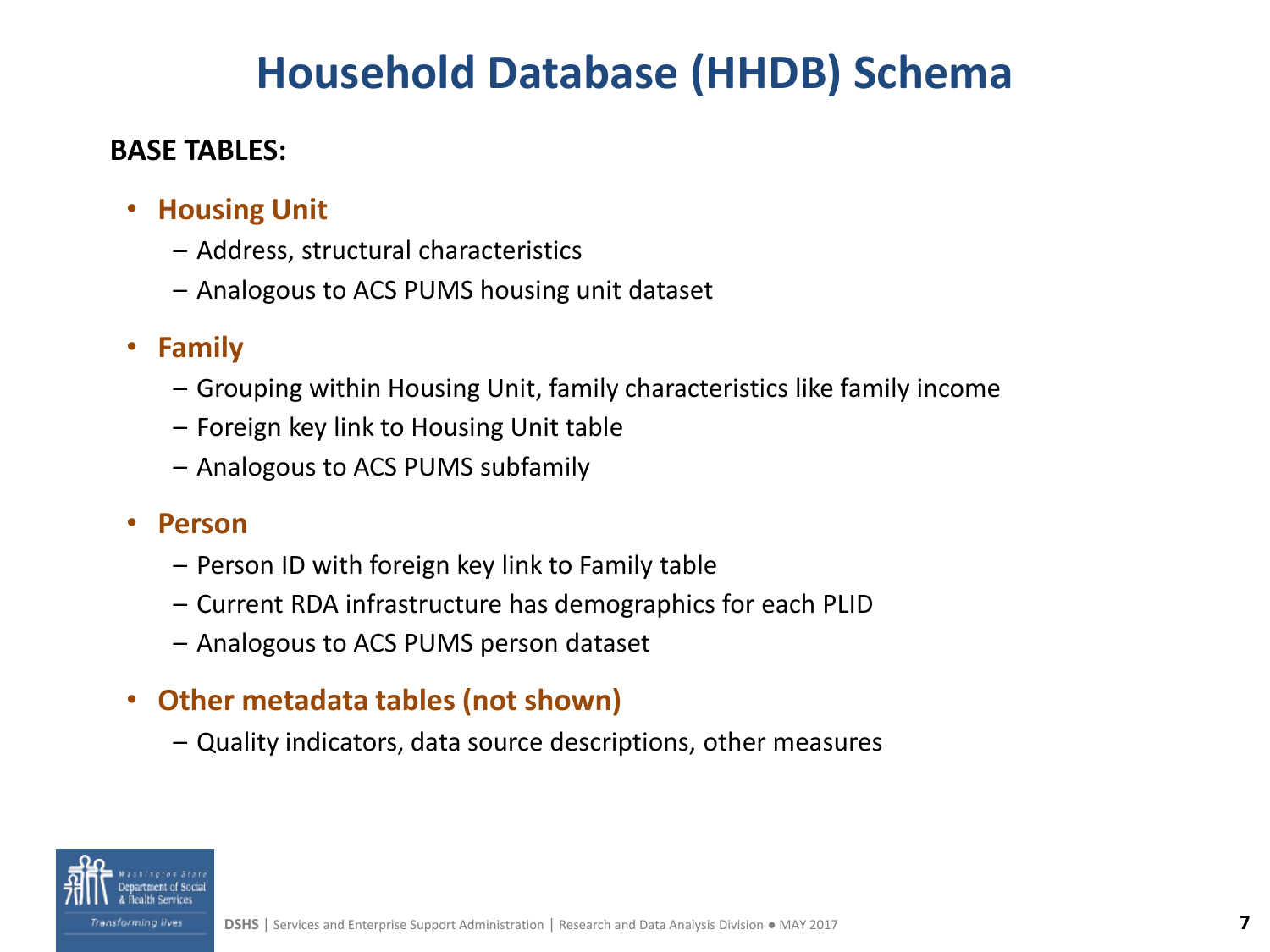## **Household Database Schema**



- Housing Unit Identifier
- Housing Month
- Address
- Structure Type Code
- Housing Data Quality Indicator



- Family Unit Identifier
- Family Month
- Housing Unit Identifier
- Housing Unit Month
- Leaseholder Relation
- Family Income
- Family Quality Indicator





- Person Link Identifier
- Person Month
- Family Identifier
- Family Month
- Family Head Relation



**Housing Unit Family Person Other DSHS Person Data**

- Person Link Identifier
- Person Month
- Other Person Linking Quality Indicators

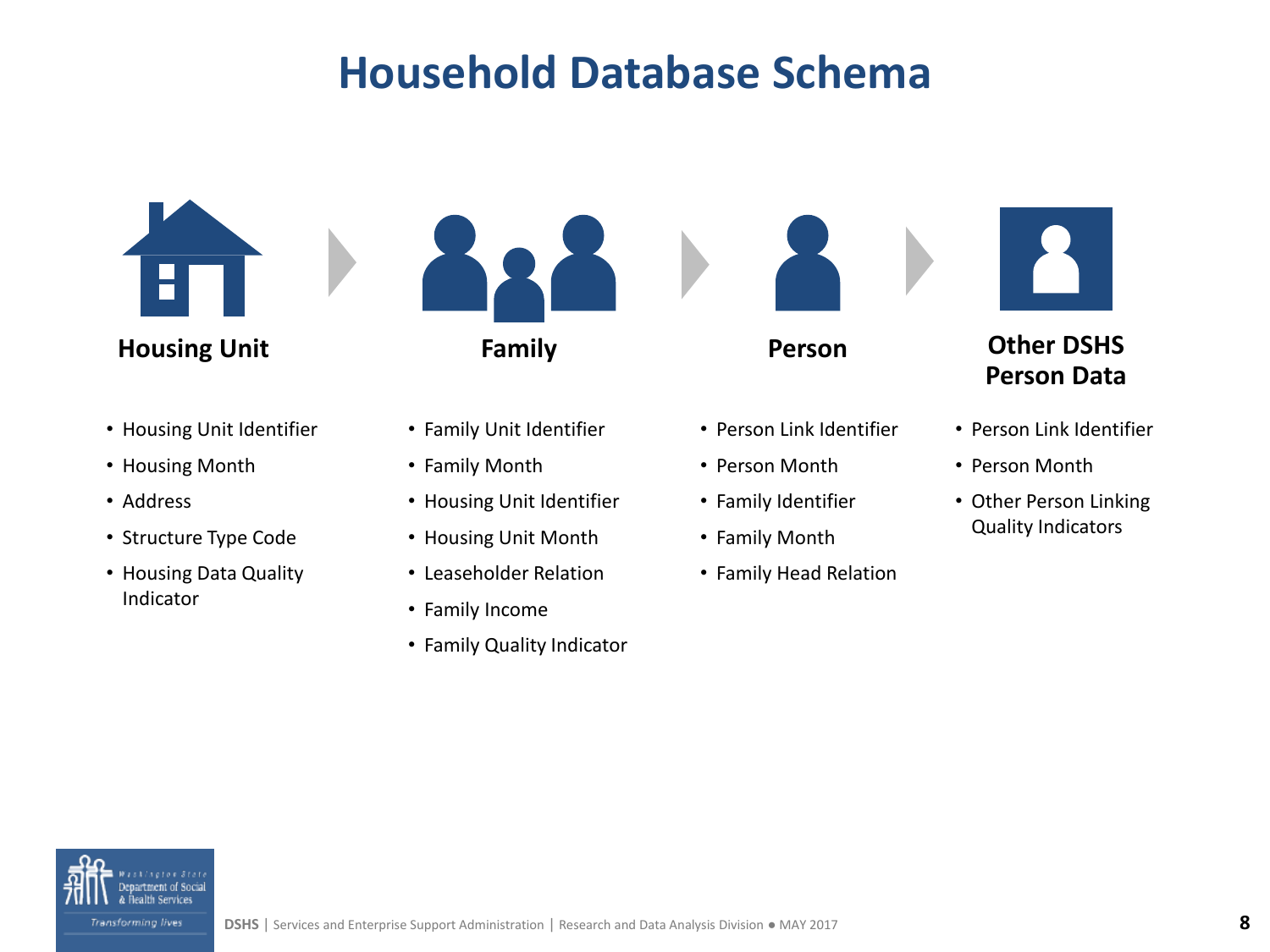## **Defining Family with Administrative Data**

- **Economic Services "Automatic Client Eligibility System**" **(ACES)** 
	- **ACES used daily by field staff to determine client eligibility for TANF, Basic Food/SNAP, Medicaid, and other services**
	- **ACES groups individuals into "Assistance Units" (AUs) for determining service eligibility**
	- **ACES Assistance Units (AUs) approximate family**
	- **ACES is a primary data sources for the household table** *(see next slide for detail)*

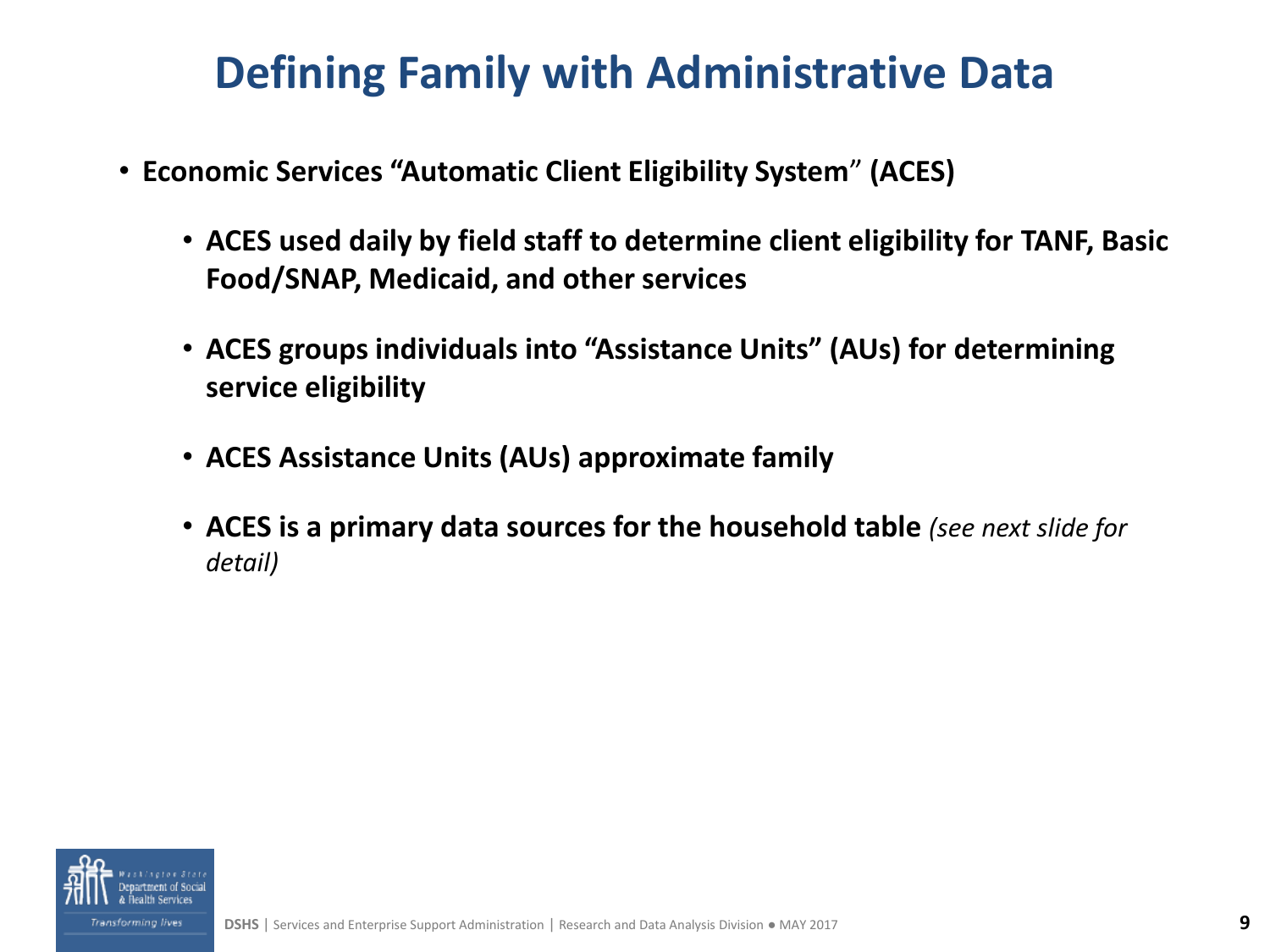### **Household Database Algorithm**

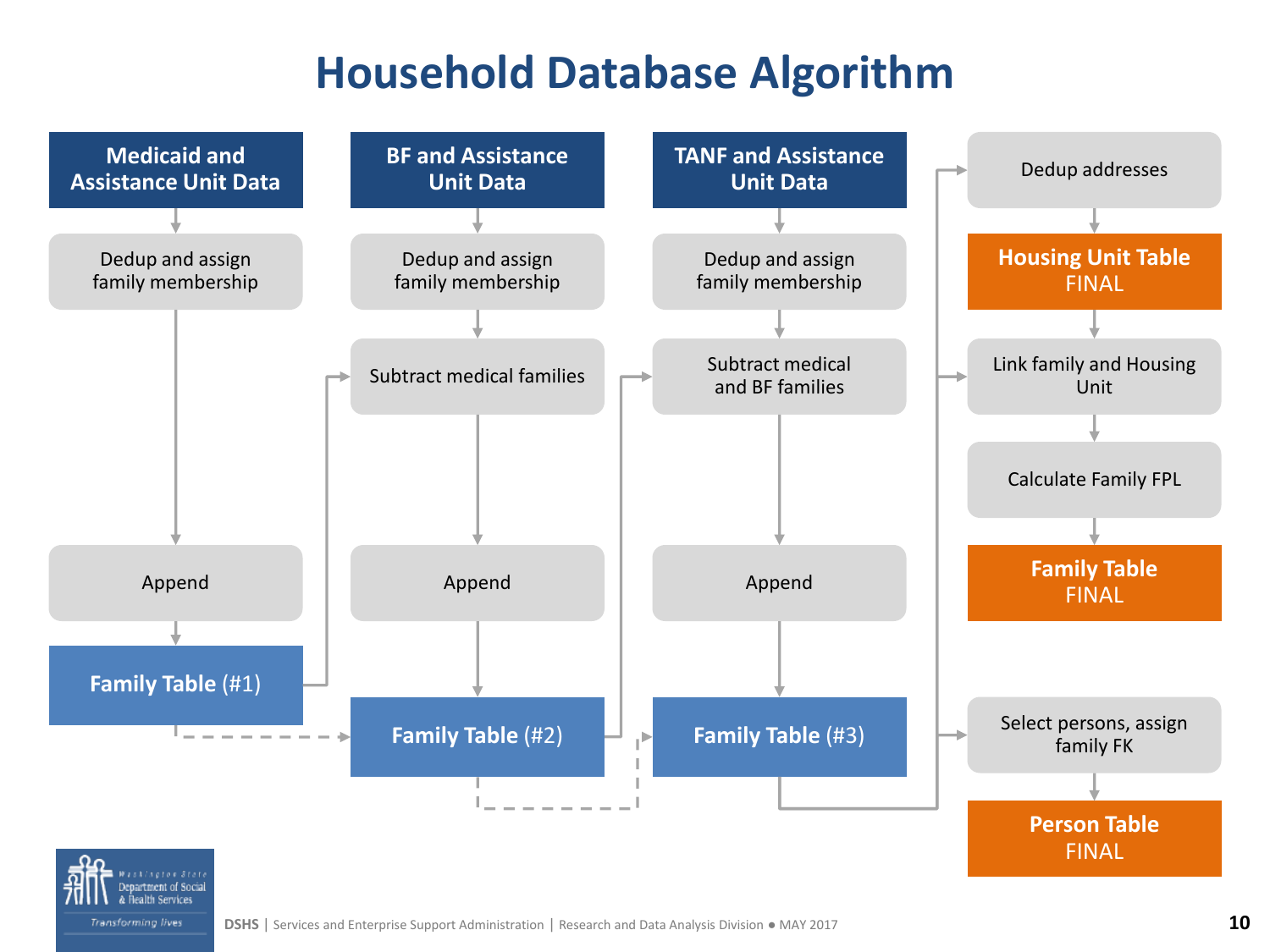

#### **PART 3 ACS/PUMS compared to Administrative Data Measures**

Getty Images/Photodisc

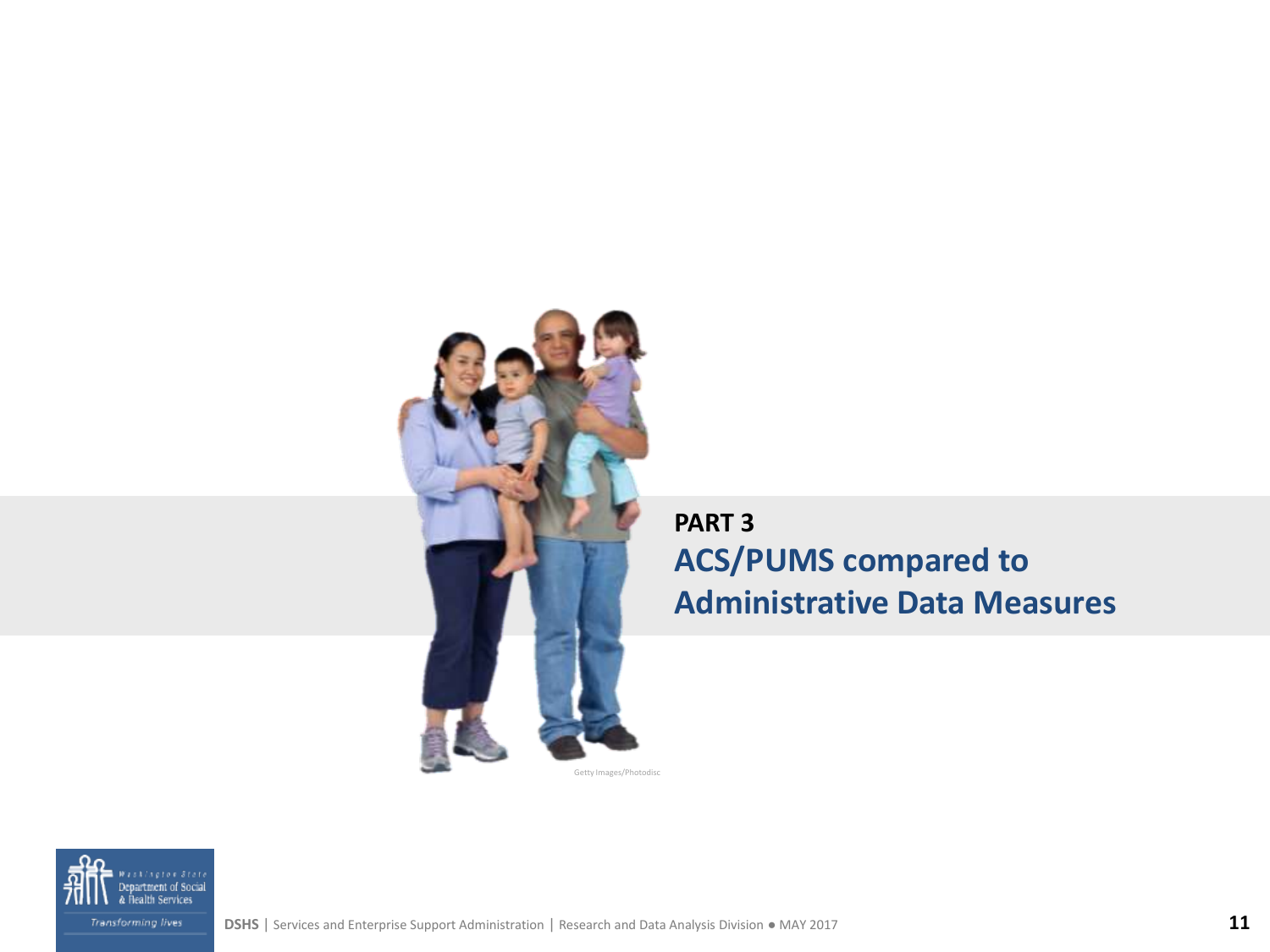# **Comparing ACS to (Future) Household Database**

- **American Community Survey (ACS) is the only comparable dataset to use for validation of Household Database**
- **Household Database is not available yet, but have inputs** (Medicaid, Basic Food/SNAP, TANF)
- **Will compare Basic Food/SNAP household data to ACS**
- **Expect to see similar numbers and proportions when restrict to the ACS fields that indicate Basic Food/SNAP recipients**

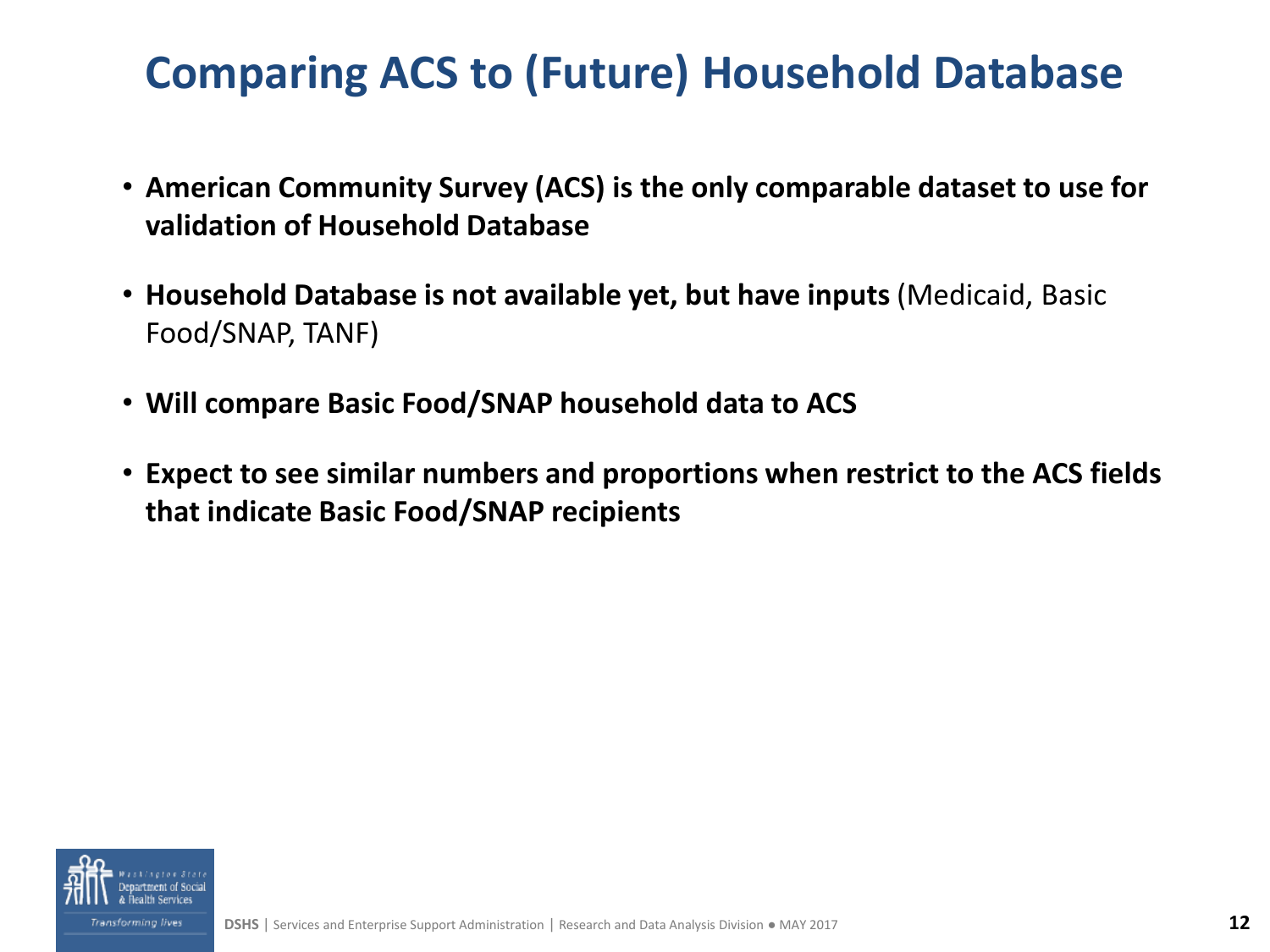### **Notes and Methods**

- **Assigned a Basic Food/SNAP classification to an ACS household when household BOTH meets Federal Poverty Level criteria (200%) and answers "Yes" to SNAP question**
- **Basic Food/SNAP classification is basic criteria of Administrative data**
- **There are 10% "Other" households in ACS, none in the Administrative data**
- **There are slight discrepancies in the relation of single and couple households to the number of persons in those households**
- **Children classified as under 26 years old because of Affordable Care Act in Washington State (even though Basic Food/SNAP program rules are different)**
- **Administrative data a snapshot in July 2016**
- **Once records classified, used SQL GROUP BY, weighted for ACS data**

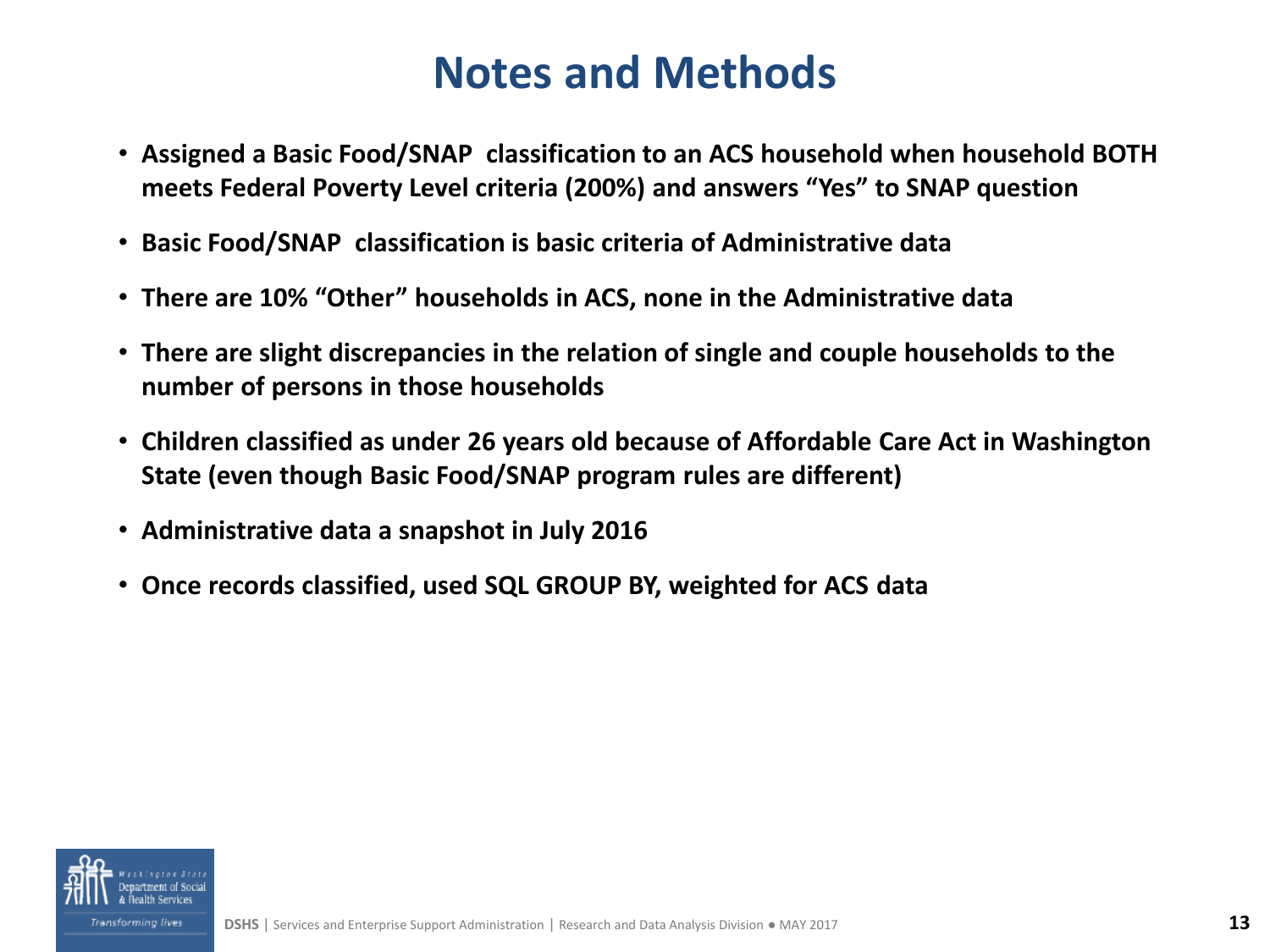# **Counts of Households**

| <b>Household Classification</b>                                | <b>Count of Households by Type</b> |         |                 | <b>Percent Households in Each Type</b> |         |                 |
|----------------------------------------------------------------|------------------------------------|---------|-----------------|----------------------------------------|---------|-----------------|
|                                                                | ACS, ALL                           | ACS, BF | <b>Admin BF</b> | ACS, ALL                               | ACS, BF | <b>Admin BF</b> |
| Single Person                                                  | 733,973                            | 84,496  | 347,430         | 27.5%                                  | 28.9%   | 57.5%           |
| <b>Adult Couple</b>                                            | 722,529                            | 22,489  | 22,179          | 27.1%                                  | 7.8%    | 3.7%            |
| Single-Parent Family with<br>Children                          | 201,416                            | 63,651  | 133,632         | 7.5%                                   | 21.8%   | 22.1%           |
| Two-Parent Family with<br>Children                             | 676,036                            | 71,572  | 86,886          | 25.3%                                  | 25.0%   | 14.4%           |
| <b>Grandparent and Grandchild</b><br>Family                    | 20,082                             | 3,606   | 3,901           | 0.8%                                   | 1.3%    | 0.6%            |
| <b>Three-Generation Family</b><br>(Grandparent, Parent, Child) | 48,503                             | 11,780  | 3,287           | 1.8%                                   | 4.4%    | 0.5%            |
| Family with Non-Child Minor<br>Dependents (like nieces)        | 8,203                              | 2,014   | 1,117           | 0.3%                                   | 0.7%    | 0.2%            |
| Other                                                          | 258,163                            | 28,229  | 5,326           | 9.7%                                   | 10.1%   | 0.9%            |
| <b>TOTAL HOUSEHOLDS</b>                                        | 2,668,905                          | 287,837 | 603,758         | 100.0%                                 | 100.0%  | 100.0%          |

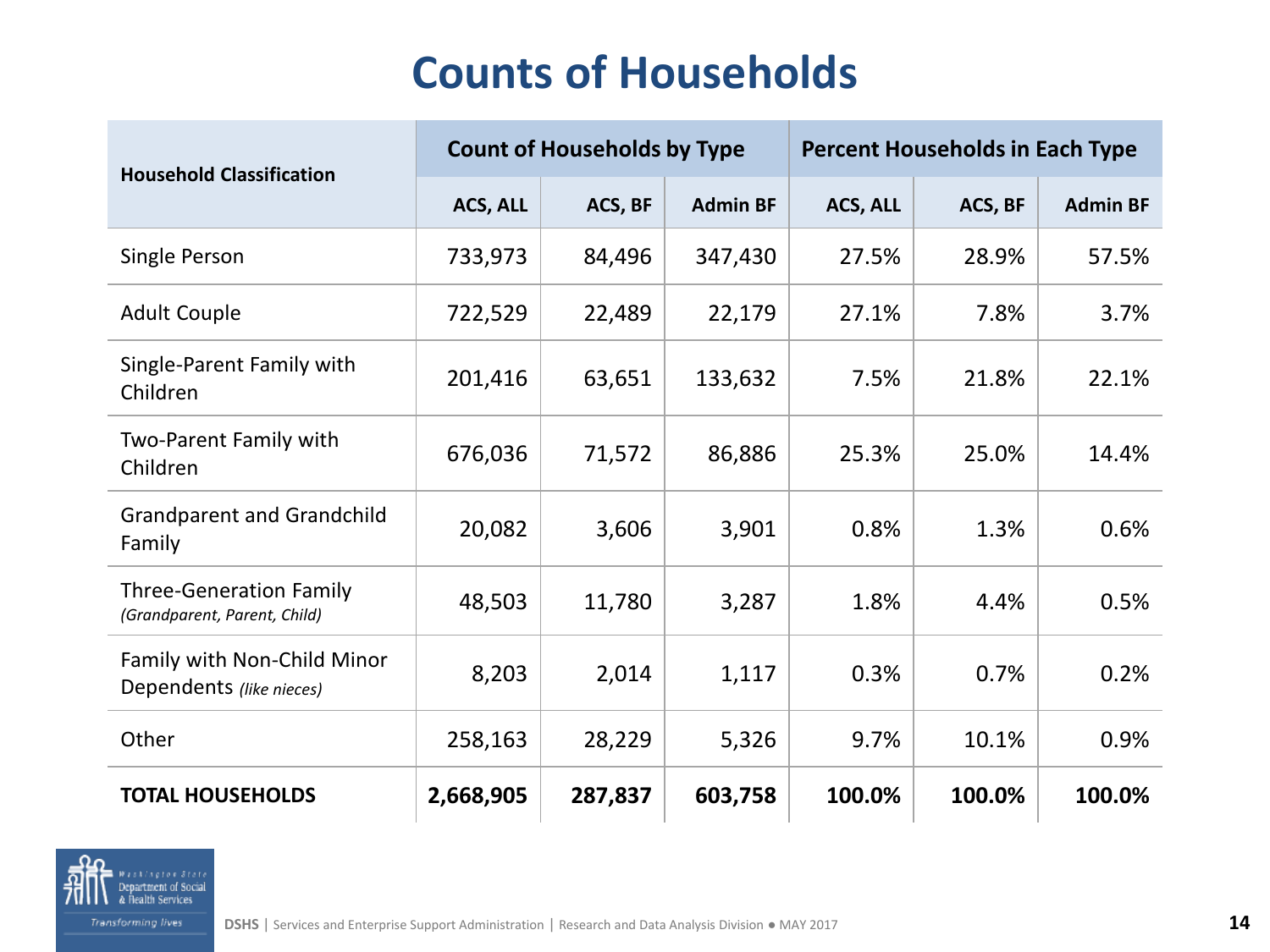# **Distribution of Households by Household Type**



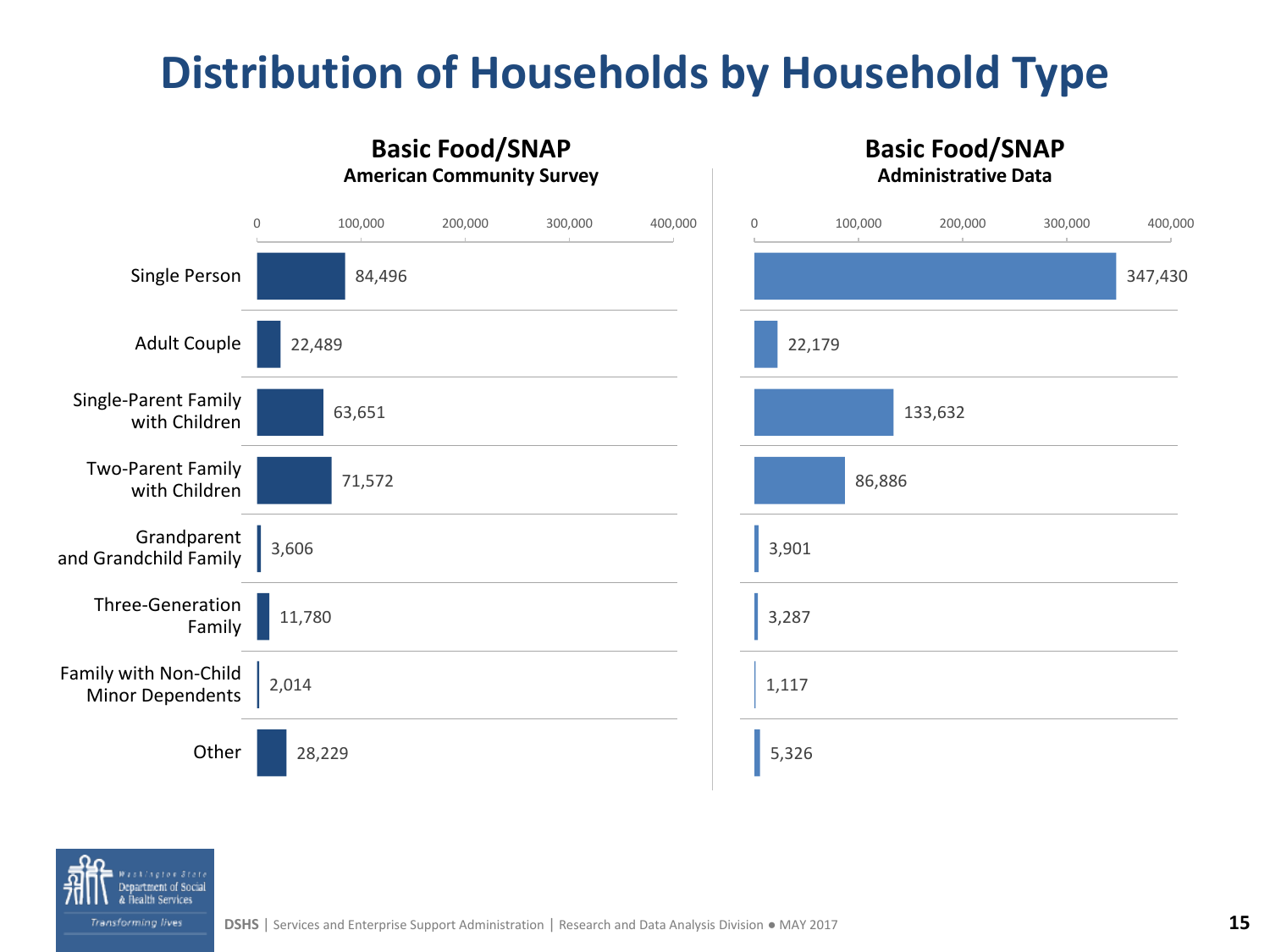# **Distribution of Persons by Household Type**



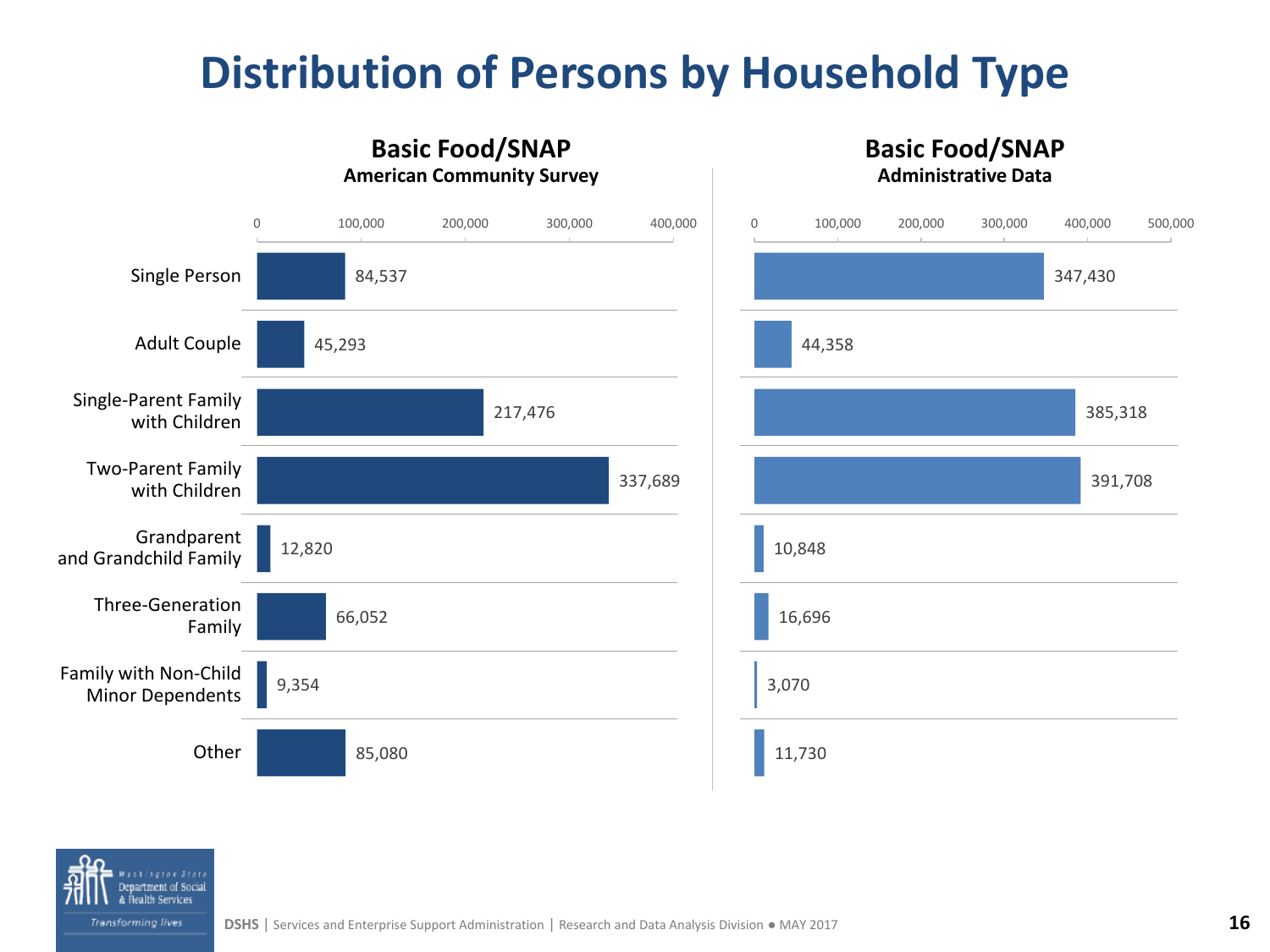# **Distribution of Households by Household Size**



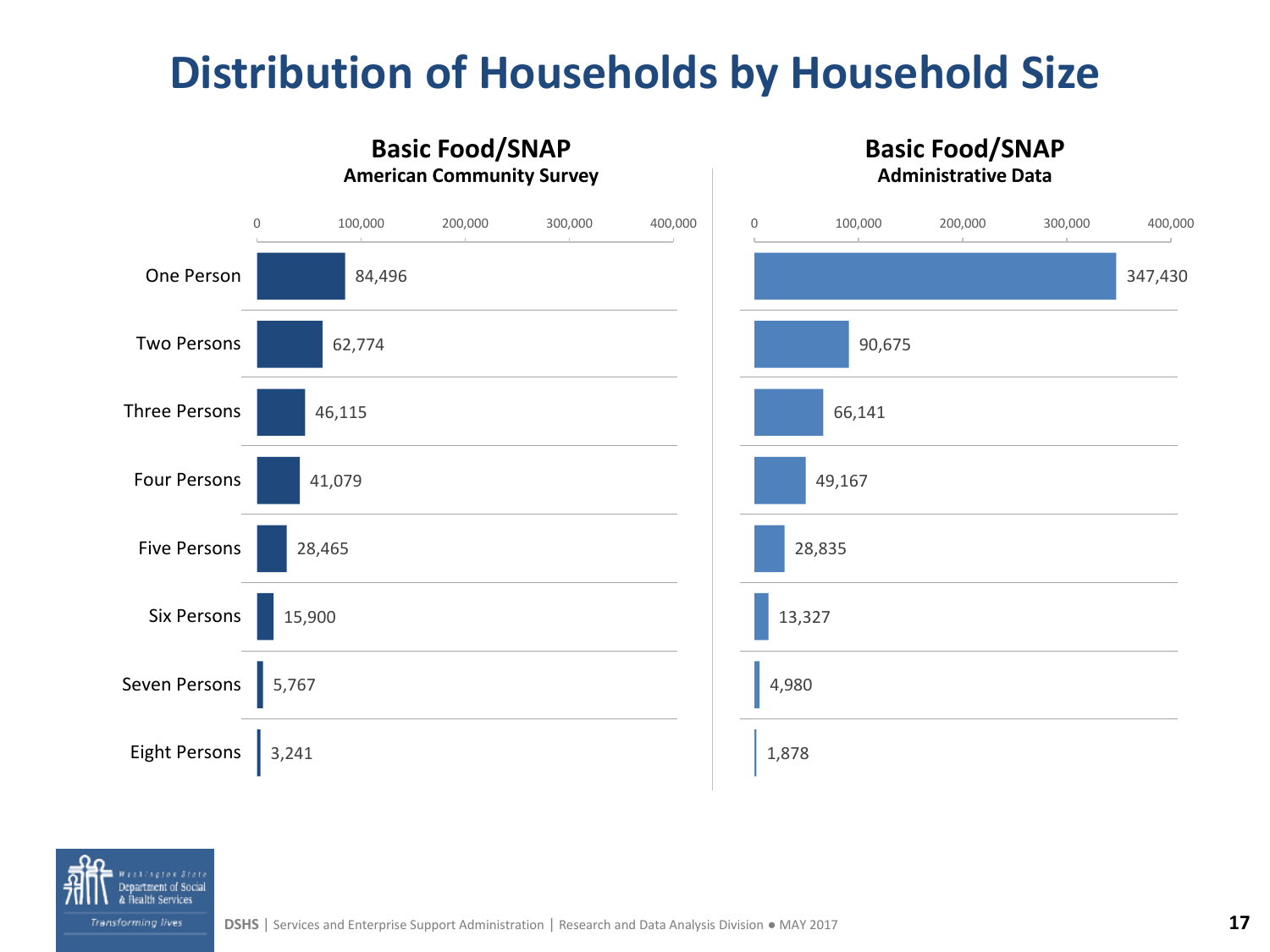#### **Observations, Implications for Household Database**

- **ACS reports overall fewer Basic Food/SNAP recipients**
- **ACS reports FAR fewer single Basic Food/SNAP recipients**
- **ACS three generation household (GP3) higher than administrative data**
- **Basic Food/SNAP data plausible as input stream to Household Database**
- **Would like more information about ACS data quality on FPL and SNAP recipients**
- **Many more comparisons in the future**